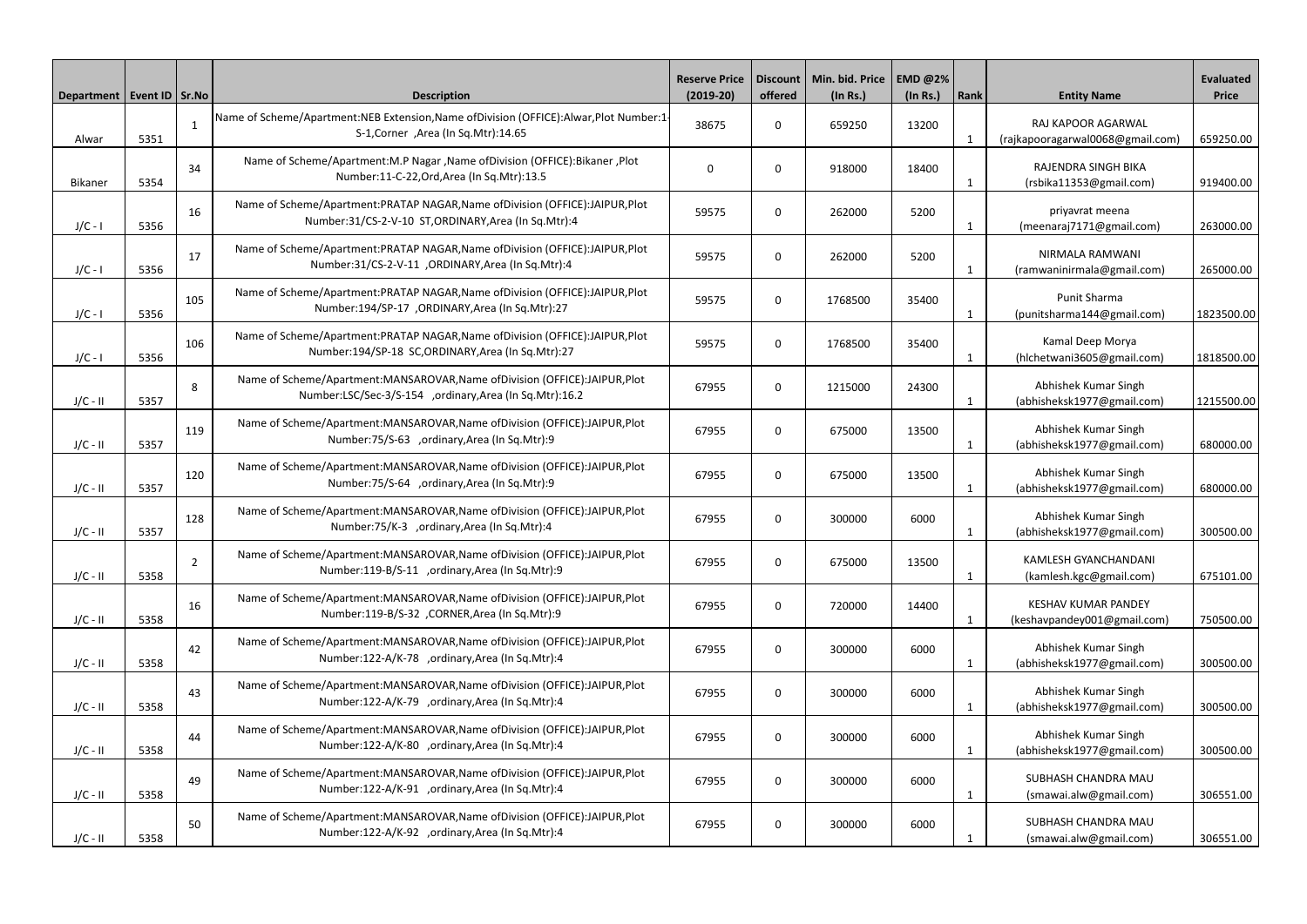| Department   Event ID   Sr. No |      |     | <b>Description</b>                                                                                                                                     | <b>Reserve Price</b><br>$(2019-20)$ | offered     | Discount   Min. bid. Price   EMD @2%<br>$($ ln Rs. $)$ | (In Rs.) | Rank         | <b>Entity Name</b>                                        | <b>Evaluated</b><br><b>Price</b> |
|--------------------------------|------|-----|--------------------------------------------------------------------------------------------------------------------------------------------------------|-------------------------------------|-------------|--------------------------------------------------------|----------|--------------|-----------------------------------------------------------|----------------------------------|
| $J/C - II$                     | 5358 | 51  | Name of Scheme/Apartment:MANSAROVAR, Name of Division (OFFICE):JAIPUR, Plot<br>Number:122-A/K-93 , CORNER, Area (In Sq. Mtr):4                         | 67955                               | $\Omega$    | 320000                                                 | 6400     | -1           | SUBHASH CHANDRA MAU<br>(smawai.alw@gmail.com)             | 329551.00                        |
| $J/C - II$                     | 5358 | 52  | Name of Scheme/Apartment:MANSAROVAR, Name of Division (OFFICE):JAIPUR, Plot<br>Number:122-A/K-95 ,ordinary,Area (In Sq.Mtr):4                          | 67955                               | $\Omega$    | 300000                                                 | 6000     | 1            | <b>RAM BAKSH BALAI</b><br>(rjaithpurya198@gmail.com)      | 306551.00                        |
| $J/C - II$                     | 5358 | 53  | Name of Scheme/Apartment:MANSAROVAR, Name of Division (OFFICE):JAIPUR, Plot<br>Number:122-A/K-96 ,ordinary,Area (In Sq.Mtr):4                          | 67955                               | $\Omega$    | 300000                                                 | 6000     | $\mathbf{1}$ | RAM BAKSH BALAI<br>(rjaithpurya198@gmail.com)             | 306551.00                        |
| $J/C - II$                     | 5358 | 126 | Name of Scheme/Apartment:MANSAROVAR, Name of Division (OFFICE):JAIPUR, Plot<br>Number:68 B/P-26 ,ordinary,Area (In Sq.Mtr):4                           | 67955                               | $\Omega$    | 300000                                                 | 6000     | 1            | Abhishek Kumar Singh<br>(abhisheksk1977@gmail.com)        | 300500.00                        |
| $J/C - II$                     | 5358 | 127 | Name of Scheme/Apartment:MANSAROVAR, Name of Division (OFFICE):JAIPUR, Plot<br>Number:68 B/P-27 ,ordinary,Area (In Sq.Mtr):4                           | 67955                               | $\Omega$    | 300000                                                 | 6000     | 1            | Abhishek Kumar Singh<br>(abhisheksk1977@gmail.com)        | 300500.00                        |
| $J/C - II$                     | 5491 | 16  | Name of Scheme/Apartment:JAIPUR, Name of Division (OFFICE): MANSAROVAR, Plot<br>Number:LSC/Sec-4/S-72 ,Area (In Sq.Mtr):9,SC                           | $\mathbf 0$                         | $\Omega$    | 675000                                                 | 13500    | 1            | <b>DANA RAM</b><br>(tusharchelani2009@gmail.com)          | 680000.00                        |
| $J/C - II$                     | 5491 | 17  | Name of Scheme/Apartment:JAIPUR, Name of Division (OFFICE): MANSAROVAR, Plot<br>Number:LSC/Sec-4/S-73 ,Area (In Sq.Mtr):9,General                      | $\mathbf 0$                         | $\Omega$    | 675000                                                 | 13500    | $\mathbf{1}$ | <b>SMT LATA CHELANI</b><br>(latasunilchelani88@gmail.com) | 679101.00                        |
| $J/C - II$                     | 5491 | 22  | Name of Scheme/Apartment:JAIPUR, Name of Division (OFFICE): MANSAROVAR, Plot<br>Number:LSC/Sec-4/S-149 ,Area (In Sq.Mtr):9,General                     | $\mathbf 0$                         | $\Omega$    | 675000                                                 | 13500    | -1           | <b>RAVI PRAKASH ARORA</b><br>(aroraraviprakash@yahoo.com) | 680101.00                        |
| $J/C - II$                     | 5491 | 23  | Name of Scheme/Apartment:JAIPUR, Name of Division (OFFICE): MANSAROVAR, Plot<br>Number:LSC/Sec-4/S-150 ,Area (In Sq.Mtr):9,General                     | $\mathbf 0$                         | $\Omega$    | 675000                                                 | 13500    | 1            | <b>RAVI PRAKASH ARORA</b><br>(aroraraviprakash@yahoo.com) | 680101.00                        |
| $J/C - III$                    | 5362 | 19  | Name of Scheme/Apartment:GUPTESHWAR ROAD SCHEME, Name of Division<br>(OFFICE):DAUSA, Plot Number: SG-14, ordinary, Area (In Sq. Mtr): 21.6             | 24085                               | $\Omega$    | 572400                                                 | 11400    |              | <b>JALDHARI MEENA</b><br>(jdmeena.rhb@gmail.com)          | 572500.00                        |
| $J/C - III$                    | 5363 | 12  | Name of Scheme/Apartment: INDIRA GANDHI NAGAR, JAIPUR, Name of Division (OFFICE): Div-<br>ii, Plot Number: 13/SC/03, Ordinary, Area (In Sq. Mtr): 16.2 | 47200                               | $\Omega$    | 842400                                                 | 16800    | $\mathbf{1}$ | <b>CHETRAM BAIRWA</b><br>(ankitkumarnagarwal1@gmail.com)  | 853400.00                        |
| $J/C - III$                    | 5363 | 23  | Name of Scheme/Apartment:INDIRA GANDHI NAGAR, JAIPUR, Name of Division (OFFICE): Div-<br>i, Plot Number: 11-SC-01, Corner, Area (In Sq. Mtr): 18       | 47200                               | $\mathbf 0$ | 990000                                                 | 19800    | -1           | Rekha Vijay<br>(rekhavijay74@gmail.com)                   | 1012000.00                       |
| $J/C - III$                    | 5364 | 85  | Name of Scheme/Apartment: INDIRA GANDHI NAGAR, Name of Division (OFFICE): JAIPUR, Plot<br>Number:6/SC/2/25,ORD,Area (In Sq.Mtr):21.6                   | $\bf{0}$                            | $\Omega$    | 2775450                                                | 55500    | $\mathbf{1}$ | Rajesh Ghusinga<br>(rajesh.jms@gmail.com)                 | 2855989.00                       |
| $J/C - III$                    | 5364 | 102 | Name of Scheme/Apartment: INDIRA GANDHI NAGAR, Name of Division (OFFICE): JAIPUR, Plot<br>Number:6/SC/2/43,ORD,Area (In Sq.Mtr):21.6                   | $\bf{0}$                            | 0           | 2775450                                                | 55500    | 1            | <b>SHRAWAN LAL KOLI</b><br>(vinodmeena2124@gmail.com)     | 2871000.00                       |
| $J/C - III$                    | 5364 | 107 | Name of Scheme/Apartment: INDIRA GANDHI NAGAR, Name of Division (OFFICE): JAIPUR, Plot<br>Number:6/SC/2/58, ORD, Area (In Sq. Mtr): 21.6               | $\bf{0}$                            | $\mathbf 0$ | 2775450                                                | 55500    | $\mathbf{1}$ | <b>DHANKESH MEENA</b><br>(dhankeshmeena2058@gmail.com)    | 3051121.00                       |
| $J/C - III$                    | 5364 | 115 | Name of Scheme/Apartment: INDIRA GANDHI NAGAR, Name of Division (OFFICE): JAIPUR, Plot<br>Number:6/SC/2/66, ORD, Area (In Sq. Mtr):6.362               | $\bf{0}$                            | $\Omega$    | 750000                                                 | 15000    | $\mathbf 1$  | <b>HARI SHANKER VIJAY</b><br>(hsvijay138@gmail.com)       | 821000.00                        |
| $J/C - III$                    | 5364 | 117 | Name of Scheme/Apartment: INDIRA GANDHI NAGAR, Name of Division (OFFICE): JAIPUR, Plot<br>Number:6/SC/2/68, ORD, Area (In Sq. Mtr):6.362               | $\mathbf 0$                         | 0           | 750000                                                 | 15000    |              | DAYA SHANKER VIJAY<br>(dsvijay18@yahoo.com)               | 821000.00                        |